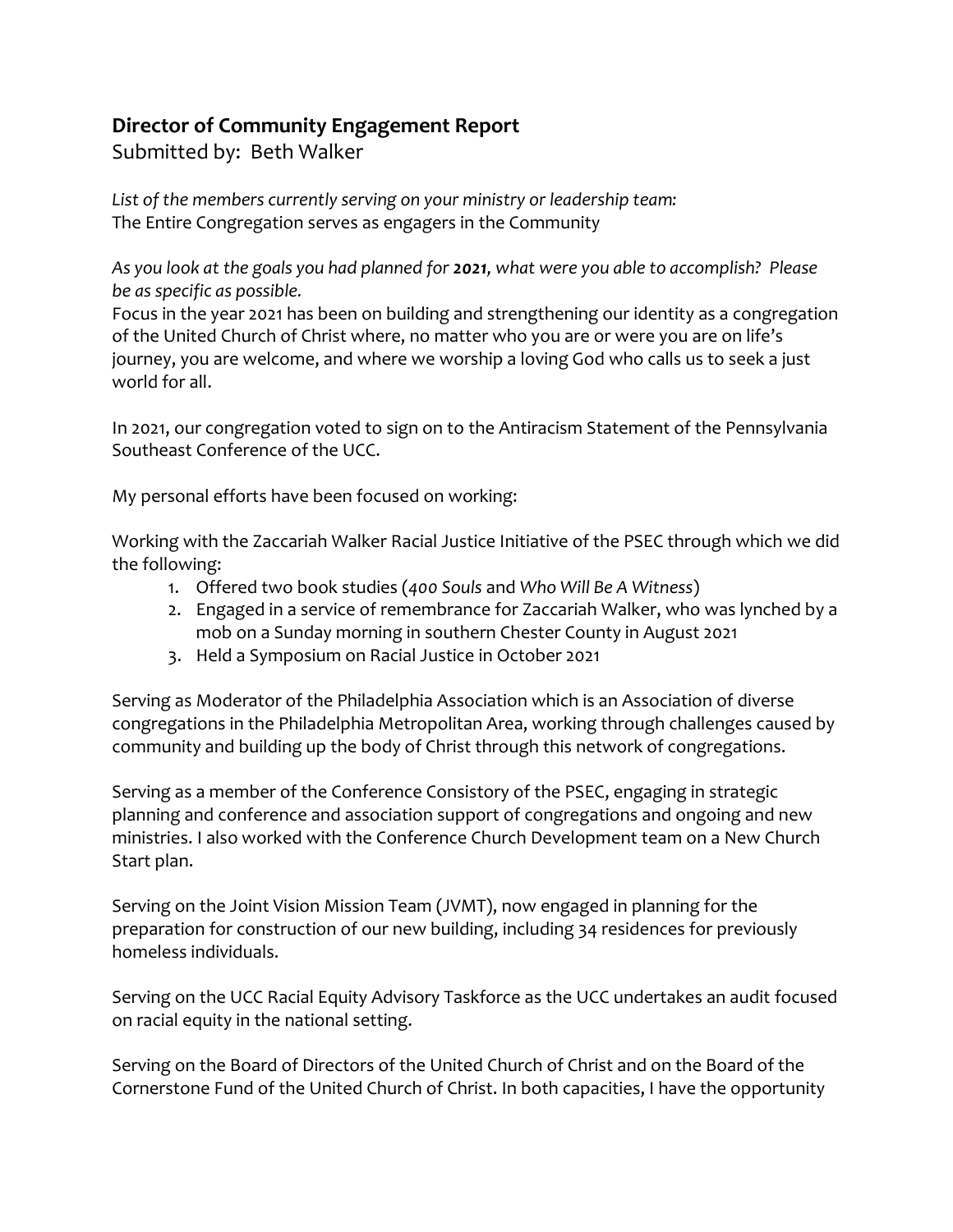to advertise the mission of Old First and also support the many varieties of ways that UCC congregations are investing in and building Community.

Serving as a member of the POWER Livefree team along with Barbara Gurley, where we are focusing on police accountability, ending mass incarceration, ending gun violence and humane treatment of immigrants.

*How has your ministry's or leadership team's work and goals shifted throughout 2021 (due to COVID or other events)?*

Almost everything I have done has been through Zoom except for the Service of Remembrance and a meeting in the San Francisco Bay area, where we visited congregations engaged in new ministries including housing for returning citizens and a church/tree nursery community center.

*Where is your group or ministry area stuck? Do you need help in discerning who to ask to join your group or to get more involved?*

I give thanks for those who have been maintaining our congregation's Facebook page and Website, two key means of engaging with the wider community. This includes Suzanne Cole, Devan Johnson and Rev. Michael W. Caine.

We will need everyone to help in the clearing out of our CE and Fox buildings in prep for construction. You are also invited to join with me as we engage our sister congregations in dialogue about ways of breaking the cycle of systemic racism in our institutions and organizations.

## *What do you hope to accomplish in 2022?*

Engagement with our neighborhood as we prepare for construction, building and maintaining good will through what will likely be a good bit of inconvenience for our geographic neighbors.

Helping to develop a mission team to consider the uses to which our newly renovated sanctuary can be put, including visioning of a venue for music/dance performances and gatherings of all kinds.

Working with the JVMT to prepare the sanctuary building as temporary office space and for its use for service camps in the future as well as making sure that we have an accessible and welcoming space for all who enter.

*What do you anticipate will be different in 2022 (because of COVID? – because of the new building project? -- because of other upcoming changes)? Do you anticipate any shifts or changes in the needs or focus for your ministry and team?*

I welcome anyone who wants to join me in working with the Association, Conference, National Setting and our Interfaith Partners through POWER and POWER Livefree.